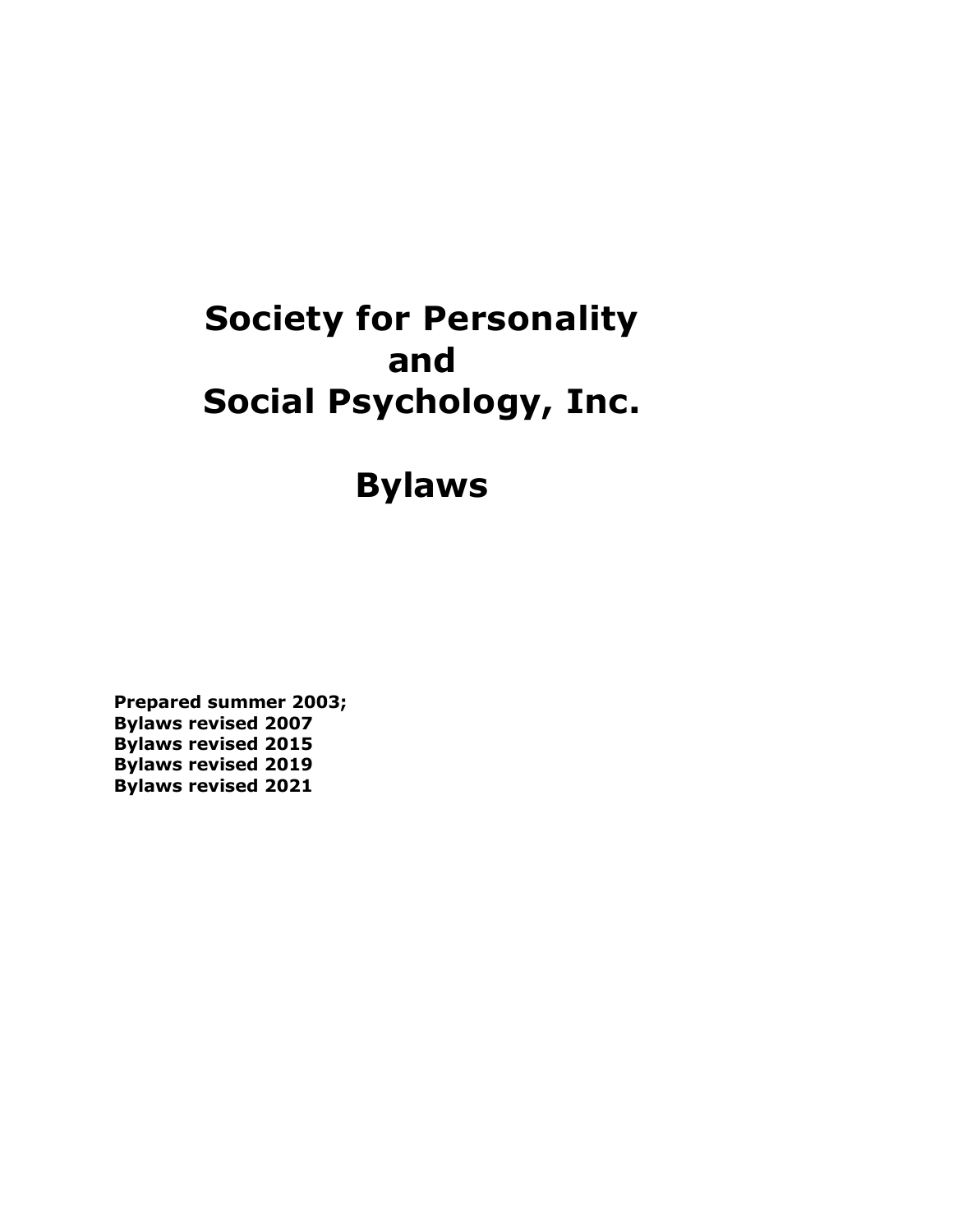#### BYLAWS OF THE SOCIETY FOR PERSONALITY AND SOCIAL PSYCHOLOGY, INC. As approved 1/07

Article I. Name and Purpose

1. The name of this organization shall be the Society for Personality and Social Psychology, Inc. (hereinafter referred to as the "Society").

2. The objects of the Society shall be to advance personality and social psychology as a science and as a means of promoting human welfare; and without limiting the generality of the foregoing, to advance the theory, research, and practice of personality and social psychology by encouraging topics, holding meetings for the presentation of scientific papers, issuing publications containing scientific papers and other material pertinent or necessary to the furtherance of the Society's objectives, improving the qualifications and usefulness of personality and social psychologists through higher education and achievement of persons in the field, supporting activities encouraging the employment of personality and social psychologists in a wide variety of settings, and cooperating with other scientific and professional societies.

3. The purposes for which this corporation is formed are identified in the Articles of Incorporation.

#### Article II. Membership

1. The Society shall have six classes of membership: Full Members, Associates, Graduate Students, Undergraduate Students, Early Career Members, and Retired Members. Specific criteria for membership will be determined by the Board of Directors according to the following definitions of each membership class.

2. Full Members shall possess an earned doctorate in psychology with work relevant to social and personality psychology. Full Members shall be entitled to the rights and privileges of the Society without restriction, including the right to hold office and vote in elections.

3. Associates shall be social and personality psychologists who do not possess an earned doctorate in social or personality psychology or those with professional interests that cover social and personality psychology. Associates will have all the privileges of membership, save the right to vote and hold office.

4. Graduate Students shall be students enrolled in a graduate psychology program with interest in the field of personality or social psychology. Graduate students will have all the privileges of membership, including the right to vote and hold office.

5. Undergraduate Students shall be students enrolled in an undergraduate psychology program with interest in the field of personality or social psychology. Undergraduate Students will have all the privileges of membership, save the right to vote and hold office.

6. Early Career Members shall be members who have earned their doctorate degree in psychology within the last 6 years. Early Career Members will have all the privileges of membership, including the right to vote and hold office.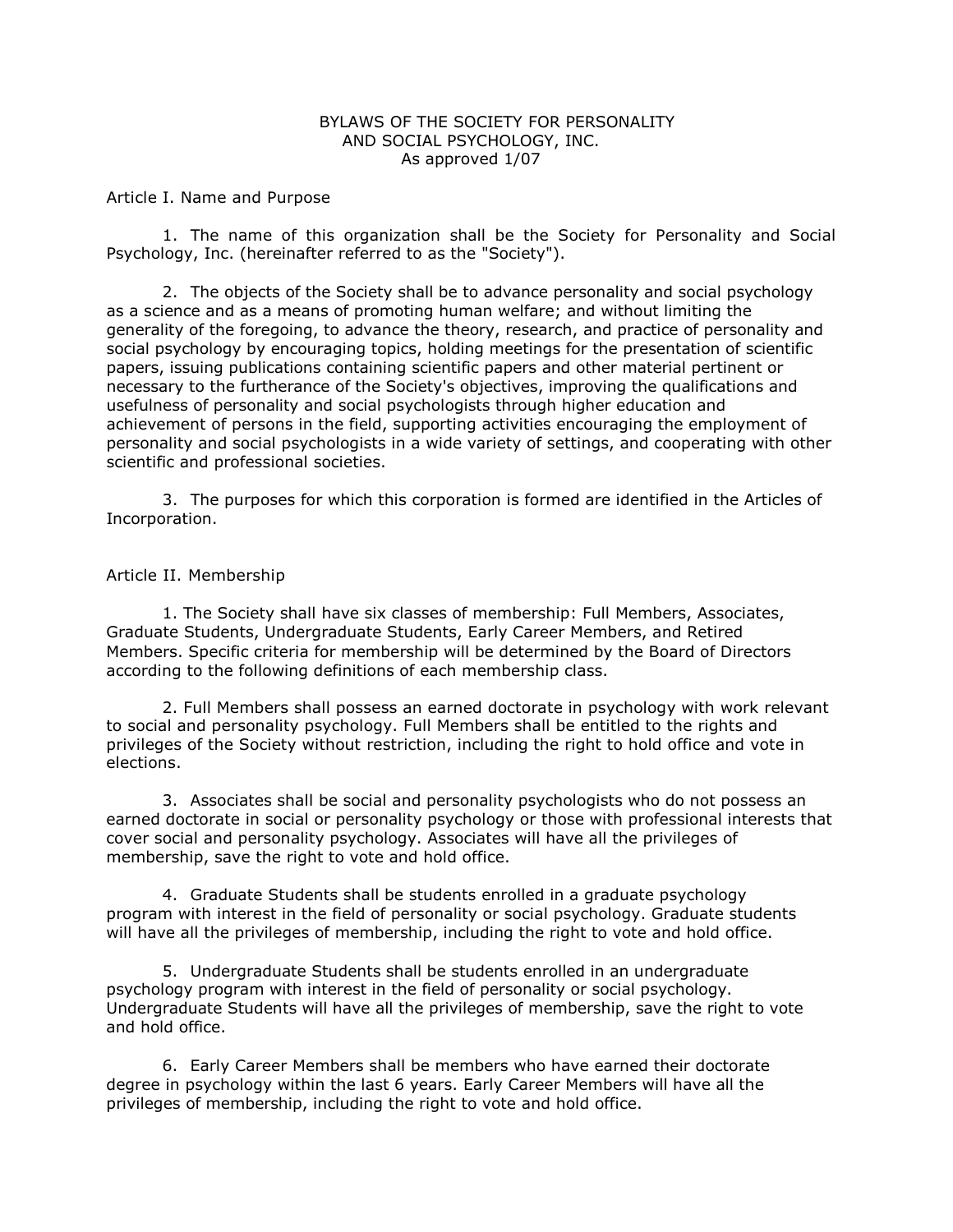7. Retired Members shall be retired members with past experience in the social and personality psychology fields. Retired Members will have all the privileges of membership, including the right to vote and hold office.

8. Persons interested in joining the Society must apply through means specified by the Board of Directors.

Article III. Officers

1. The officers of the Society shall be a President-Elect, a President, a Past President and a Treasurer.

2. The terms of the office for the President-Elect. President and the Past President shall be one year in each position, and for the Treasurer three years.

3. The President-Elect shall be a Full Member of the Society elected by the eligible voting Members of the Society. It shall be the duty of the President-Elect to serve as a member of the Board of Directors and Executive Committee of the Society and to perform the duties of the President in the event or absence or incapacity of the President.

4. The President shall be a Full Member of the Society who has just completed their term as President-Elect. It shall be the duty of the President to serve as Chair of the Society, to preside at all meetings and to act as Chair of the Board of Directors and Executive Committee of the Society, and to perform such other duties as are incident to his or her office, or as may properly be required by vote of the Board of Directors of the Society.

5. The Past President shall be a Full Member of the Society who just completed their term as President. It shall be the duty of the Past President to serve as a member of the Board of Directors and Executive Committee of the Society, and to receive nominations of officers and Board of Director members and to supervise their election.

6. The Treasurer shall be a Full Member of the Society who is elected by the eligible voting Members of the Society. It shall be the duty of the Treasurer to serve as a member of the Board of Directors and the Executive Committee of the Society, and to maintain the finances and ensure the financial stability of the Society.

7. In the case of the death, incapacity, or resignation of the President-Elect, the office shall remain vacant until the current year's election, at which time members of the Society shall elect an individual to serve the term of the missing President-Elect (as well as a new President-Elect to serve in the coming year, in the ordinary sequence). If the death, incapacity, or resignation of the President-Elect occurs too late in their term for the successor to be elected by the regular election procedure, the successor shall be elected by a special ballot by the eligible voting members of the Society.

8. In the case of the death, incapacity, or resignation of the President, the office shall be filled by the President-Elect.

9. In the case of the death, incapacity, or resignation of the Treasurer, a new Treasurer shall be appointed by the President, subject to ratification by a majority vote of the Board of Directors, to serve until a replacement may be duly elected at the next election of officers.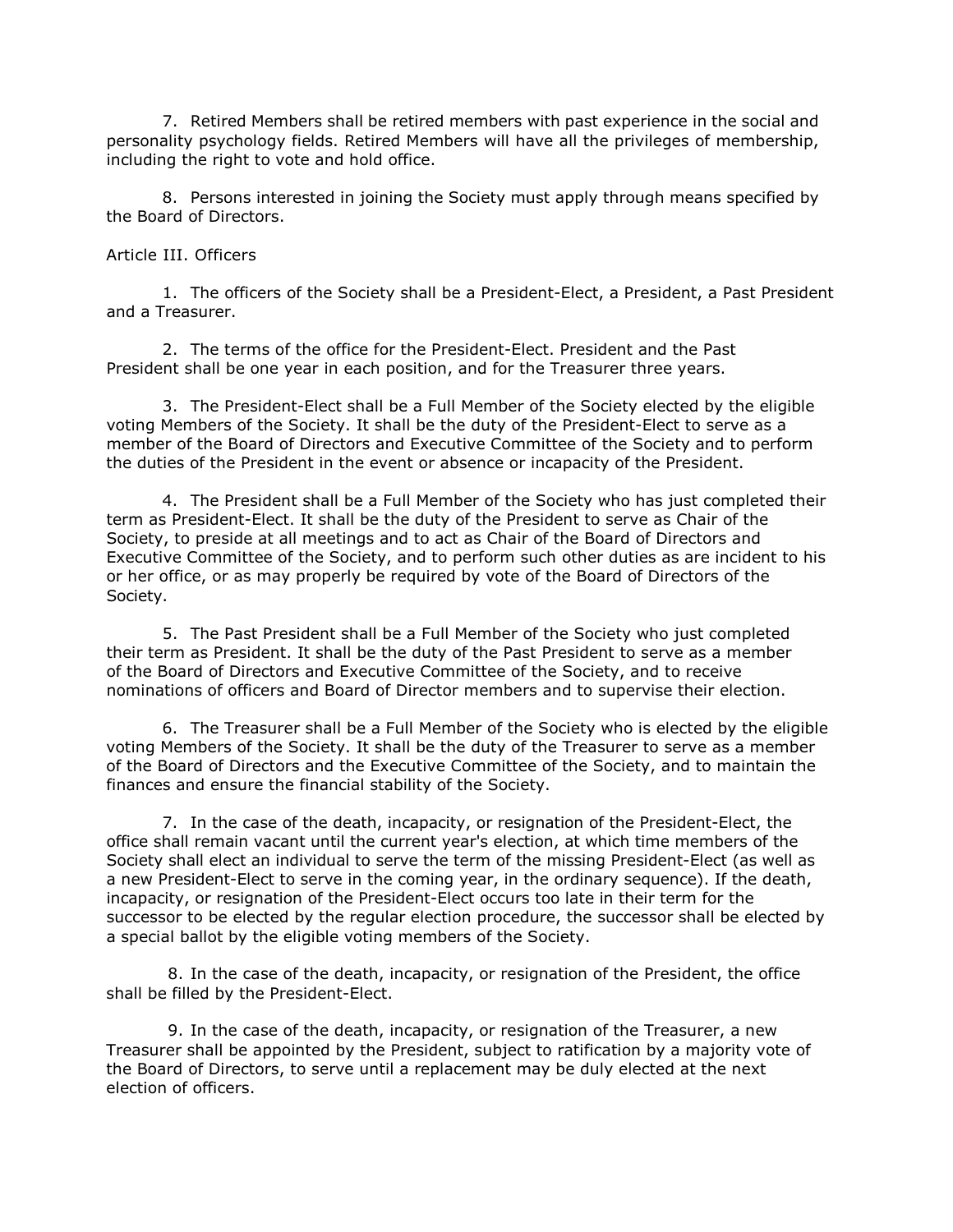10. Any member of the Board of Directors may be removed from office by the affirmative vote of two-thirds of all currently serving members of the Board of Directors. This vote may take place at any regular or special meeting called for that purpose, for nonfeasance, malfeasance, or misfeasance, for conduct detrimental to the interests of the Society, for lack of sympathy with its objective or for refusal to render reasonable assistance in carrying out its purpose.

#### Article IV. Board of Directors

1. The Board of Directors shall consist of 12-15 members: the four officers (the President, the President-Elect, the Past President, and the Treasurer), the Division 8 American Psychological Association Council Representative with most seniority duly elected in accordance with established procedures of the American Psychological Association, and seven to ten At-Large Members of the Board of Directors. Additional persons may be invited to participate but not vote in Board of Director meetings. The Executive Director serves as an ex-officio member of the Board with voice but no vote.

2. Council representatives shall be elected to three-year terms in accordance with the Bylaws of the American Psychological Association. Council Representatives shall represent Division 8 on the Council of Representatives of the Association as well as serve on the Board of Directors of the Society. In the event that APA solicits more than one Council Representative, only the one with most seniority shall serve on the Board of Directors of the Society. Council Representatives shall be elected each year that the Society is eligible for representation in accordance with the Bylaws of the Association.

3. At-Large Members shall be eligible Members of the Society elected by the membership to serve terms of up to three years on the Board of Directors. At-Large Members shall be elected each year as necessary to bring the Board of Directors. Insofar as possible, At-Large Members shall be divided into three classes to contain as nearly as may be one third of the whole number of At-Large Members.

4. Members of the Board of Directors, with the exception of Council Representatives and Treasurer, shall be ineligible for re-election to their current positions after a three-year term without at least one-year intervening.

5. In case of death, incapacity, or resignation of a Council Representative or an At-Large Member, a successor shall be appointed by the President to serve until a replacement may be duly elected at the next election of officers, subject to ratification by a majority vote of the Board of Directors.

6. Meetings of the Board of Directors may be held at any time on the call of the President or Treasurer. A quorum at any meeting shall consist of a majority (at least half) of the Board of Directors. Decisions shall be made by a simple majority of the Board of Directors members present at a meeting, except as specifically provided in Section III.10 of the by-laws.

7. The Board of Directors shall have general supervision of the affairs of the Society, performing the duties and abiding by the limitations specified in these Bylaws, and overseeing the delegation of duties to the Central Office staff. The Board of Directors shall have the power to make such contracts and to provide for the delivery of such deeds, documents, and instruments as shall be necessary for the carrying out of all purposes, functions, and other business of the Society, and shall be authorized by vote of the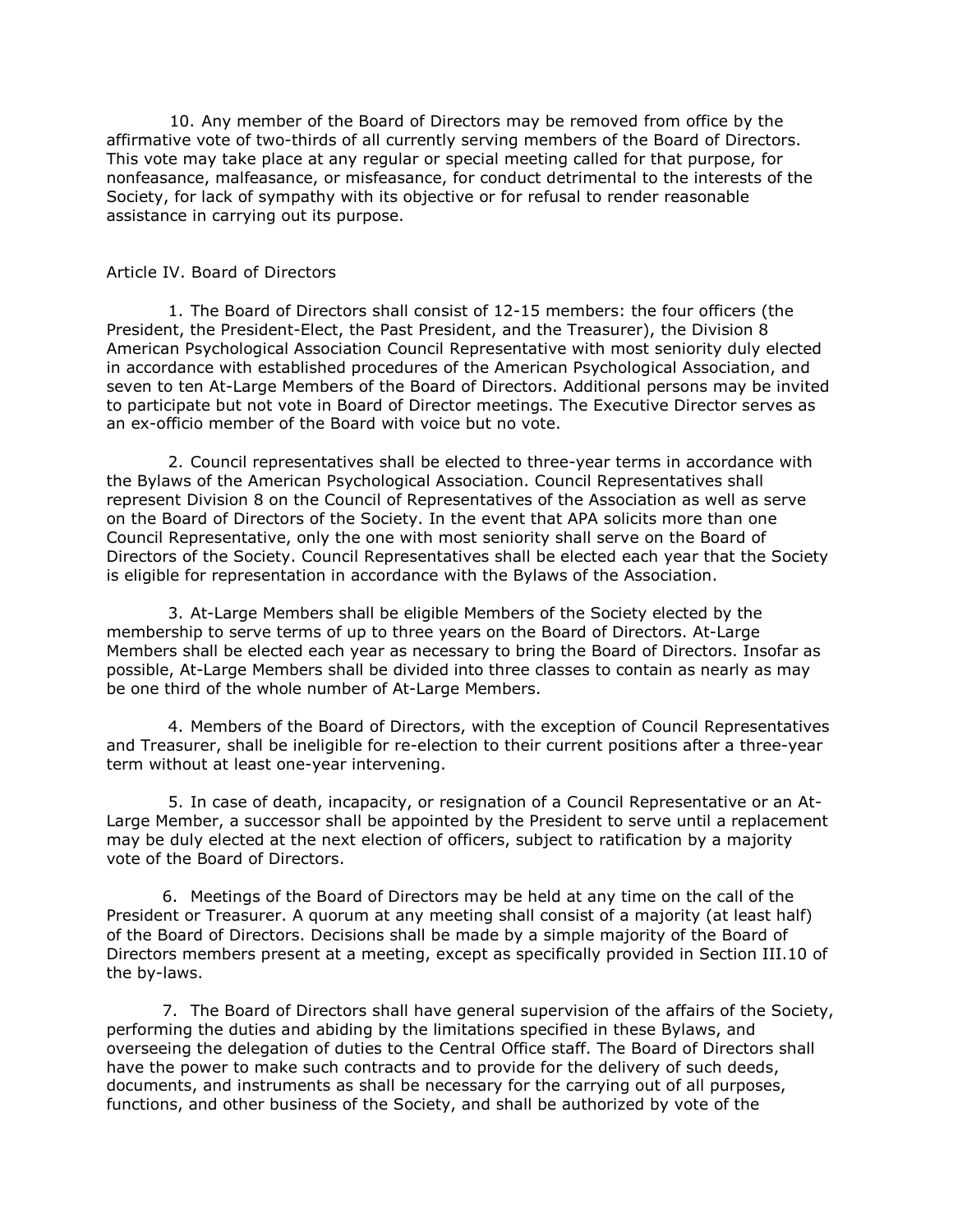members of the Society at any duly constituted meeting, or as may be provided elsewhere by these Bylaws.

8. The President shall serve as Chair of the Board of Directors.

Article V. Elections

1. The officers and members of the Board of Directors shall be elected by the Full Members, Graduate Students, Early Career Members, and Retired Members of the Society.

2. A call for nominations shall be issued by electronic distribution for the office of President-Elect each year; Council Representative every year of eligibility; Treasurer, and At-Large Members as necessary to maintain the Board of Directors at a size of ten to fifteen members.

3. Not longer than six months after closing the nominating ballot, the final ballot shall be made available electronically to eligible voting members.

4. Election shall be by means of a preferential voting system, and at least two nominees shall be named for each office. Voters shall rank order each candidate in one ballot. If one candidate gets fifty percent or more of all the first preference votes, that candidate will be selected on the first count. If no candidate gets fifty percent or more of the first preference votes, the candidate with the fewest number "1" votes is dropped and its votes are re-cast to the candidate each voter ranked next. This continues until one candidate gets fifty percent or more of the votes cast.

5. If a person who is already a member of the Board of Directors is elected to another position by which they becomes an officer or member of the Board of Directors, they must resign one of these positions.

6. All members of the Board of Directors shall assume office on January 1st following their election and hold office until their successors are elected and assume office.

Article VI. Meetings

1. An Annual Business Meeting of the Society may be held at the time and place of the Annual Conference of the Society, the exact time and place to be set by the Board of Directors.

2. Special meetings of the Society shall be held any time upon the call of the Board of Directors or of 100 members of the Society.

3. Notice of the meetings, in writing or by electronic distribution, for every annual or special meeting of the members of the Society shall be prepared and sent to the last known email address of each member, not less than thirty days before such meeting unless notice be already included in the regular announcement of the Annual Conference.

4. A quorum at any meeting of the members of the Society shall consist of fifty or more members in good standing.